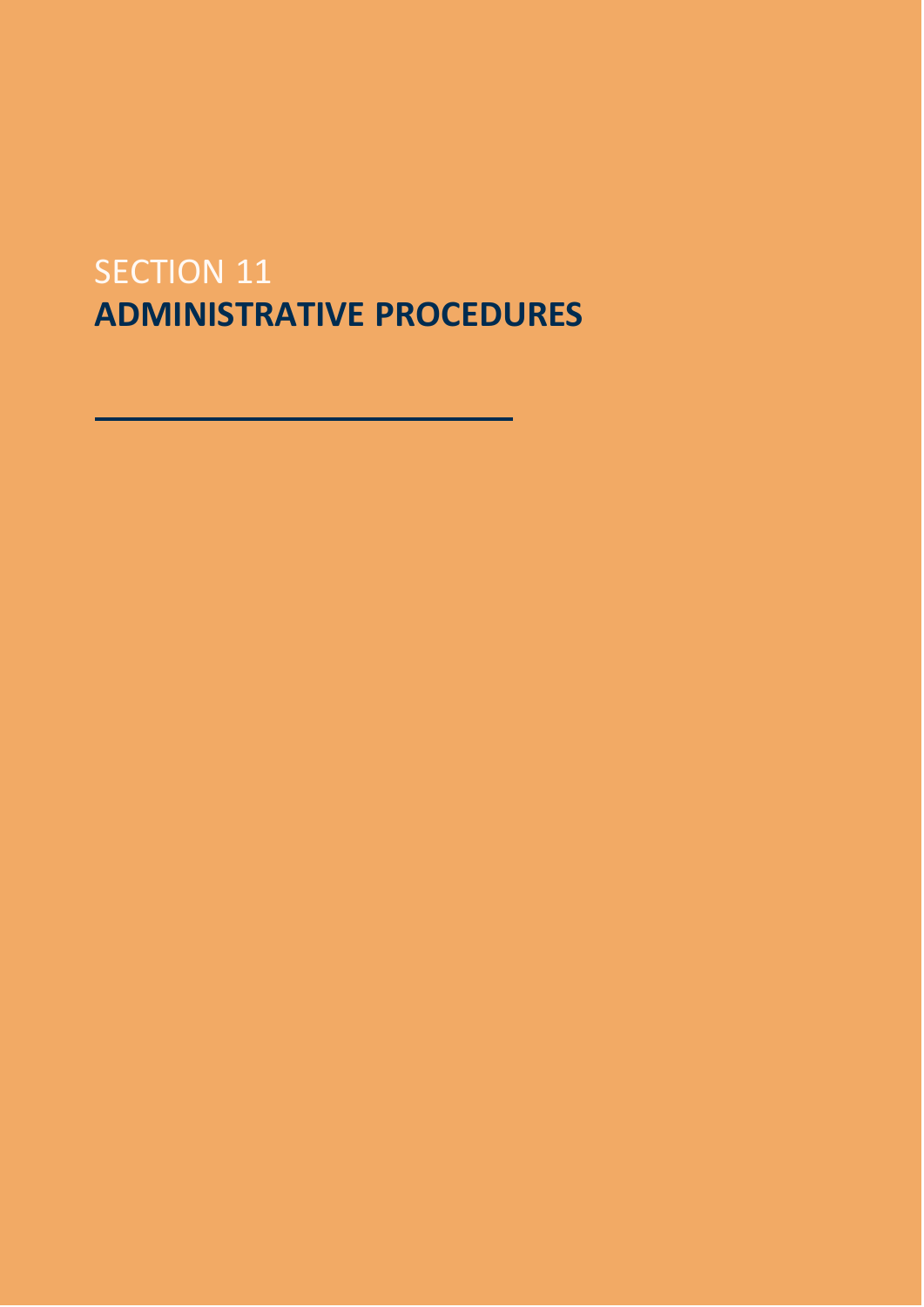# ADMINISTRATIVE PROCEDURE

## **11.1 Communication**

Communication is one of the most important aspects of a successful school. The top things that parents want to know from schoolare:

- a. Updates on their child's progress and insight on how their child can improve<br>b. Information about how their child is assessed and what grades they have ob
- b. Information about how their child is assessed and what grades they have obtained
- c. Information on what their child is expected to learn during this year
- d. Curriculum descriptions and information on the programmes their child is following
- e. Timely notice if their child's performance is slipping
- f. A calendar of events and meetings
- g. Timely reminders and clear descriptions about events and meetings
- h. Information about how their child gets along with others
- i. Information on graduation and university course requirements

We are continually striving to ensure parents receive information, and are able to communicate with us, in ways that suit them. Wecommunicate regularly through:

- e-mails to parents and students
- weekly bulletins
- monthly newsletters (sent by e-mail and posted here [www.islschools.org/qatar/home/#islnow=5\)](http://www.islschools.org/qatar/home/#islnow%3D5))
- regular Facebook posts https:[//www.facebook.com/islqatar](http://www.facebook.com/islqatar)
- ManageBac (see below)
- iSAMS
- **SeeSaw**

However we understand that sending an e-mail or a weekly newsletter or posting information on social media or ManageBac doesnot always ensure that the message we want to convey is fully received and understood.

The best channel of two-way communication for parents are:

- Primary Student Communication Book
- SeeSaw

These are valuable communication tool and enables us to get feedback from parents and helps us understand if our message isbeing understood.

The receiver of a communication is much more important than the sender: it is essential that the receiver obtains information in away that is understandable and applicable to them. We regularly survey parents about ways to improve our communications.

### **11.1.1 Face-to-face communications**

Other channels of communication that are perhaps more important than those mentioned above are the face-to-face 'live' commu- nication opportunities we offer. They include:

- Celebrations of Learning and Class Assemblies parents get to see the result of their children's learning in action
- School Reports and Parent/Teacher/Student Consultations parents learn how their child is progressing and are able to estab-lish a relationship with the teacher
- Student-Led Conferences parents get to see their child's work and discuss, with their child, what he/she has learned
- Presentations/Workshops for Parents parents learn about the programmes and services we offer and establish contact with key staff
- Parent Coffee Mornings, Parent School Association, Parent Advisory Group and other Parent
- Support Groups parents meet other parents and/or senior staff and have the chance to ask questions and discuss matters of interest and form relationships in an informal setting.
- Ad-Hoc appointments these can be made at any time when your child's teacher is available either to establish a relationship and/or discuss your child's progress.

## **11.1.2 ManageBac Communications**

A major channel of communication for parents in the Secondary School is through ManageBac. The parent portal which provides access for parents to the following:

- 1. Calendar information about upcoming assignments which will enable parents to assist their child in planning their learning.
- 2. Profile personal details (please notify the school of any changes)
- 3. Academics an overview of units being taught for each subject, details of recent assessments including grades awarded and allof your child's recent reports

On your child's ManageBac account, parents are able to access: e-mail messages from staff to students; your child's personal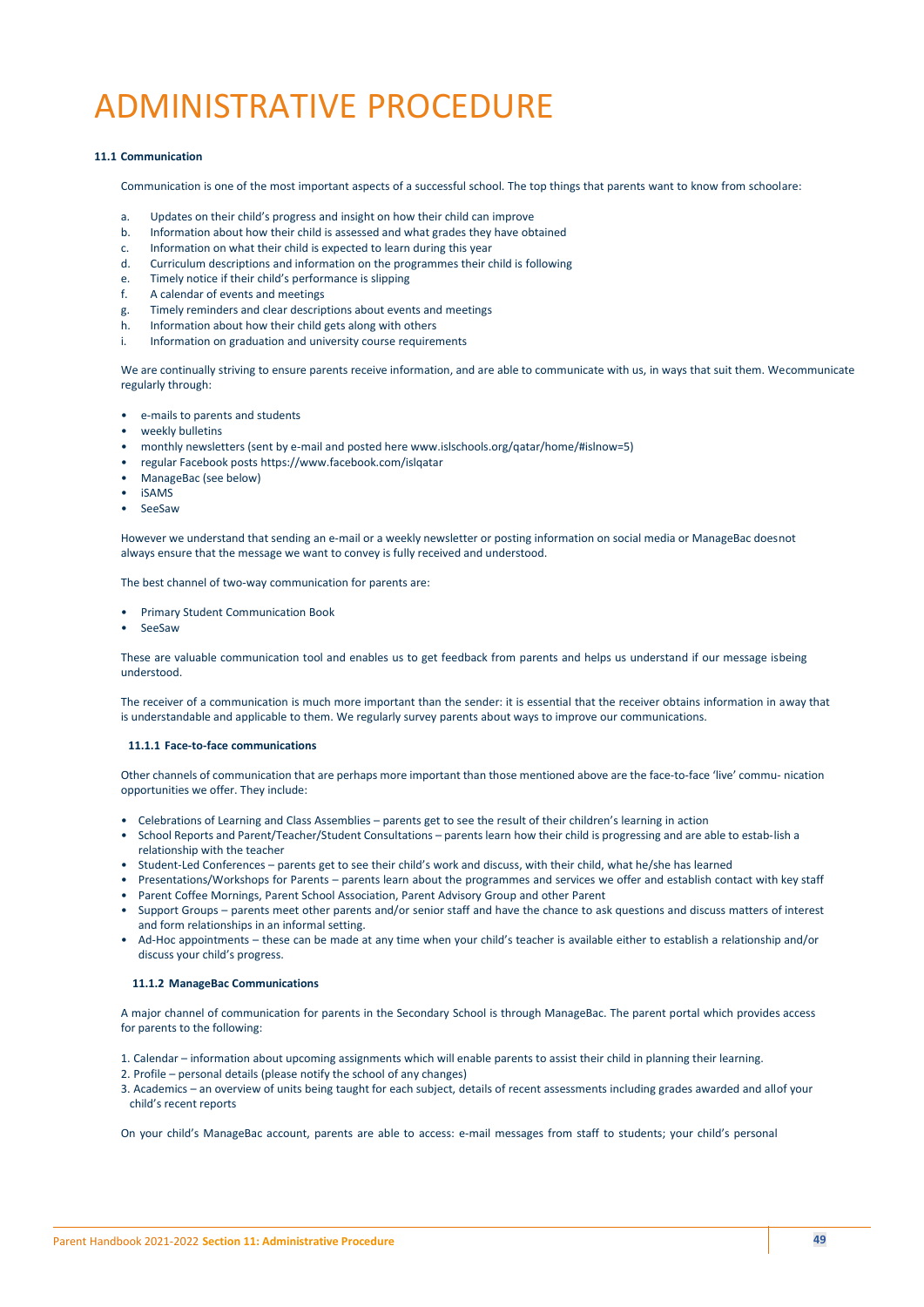calendar; assignment deadlines; grades; reports and many other things. We recommend all parents spend some time with their child regularly exploring his/her ManageBac account. If your child has any problems accessing his/her account or if you need moredetails about ManageBac, please contact Said Hasanov, [shasanov@islqatar.org.](mailto:shasanov@islqatar.org)

### **11.1.3 Communicating with the school/teachers**

Open and timely communication between parents and teachers can help to clarify misunderstandings, permit staff to put a stop to undesirable behaviours or counter-productive arrangements, and improve a teacher's understanding of a student's needs.

The teachers and administrators of ISL Qatar welcome contact with you and would stress that most concerns or issues are easily addressed if the person responsible is made aware of the situation. Only when a teacher or administrator is informed can they take steps to deal appropriately with an issue. When the school and parents work together, students will always benefit. Therefore, when you are concerned about something that has happened at school, you should follow the steps outlined below:

#### **Step 1:**

If there is an issue or concern, communicate directly with the staff member involved. If you are unsure who to approach, the follow- ing should serve as a guideline:

- Class or Subject Teacher if you have concerns directly related to your child's learning.
- Homeroom Teacher or Counsellor if you have concerns regarding the behaviour of your child, or that of another student, that is impacting upon your child's progress at school.
- IB PYP, MYP or Diploma Coordinator if you have general questions about the curriculum or programme your child is following.

#### **Step 2:**

If concerns still exist after this then you are invited to contact the Head of the Primary or Secondary School, after informing the staff member that you intend to do so.

#### **Step 3:**

If a parental concern is not addressed sufficiently at the Primary or Secondary School administration level, parents are invited to discuss their concerns with the Head of School.

If you are unsure how to deal with a particular issue then please do feel free to contact the Head of Primary or Secondary Schoolfor advice at any time.

#### How to make contact…

It is possible to make direct contact with teachers by email. Alternatively, you can leave a message with the School Office staff:

## Email: **[mail@islqatar.org](mailto:mail@islqatar.org)**

Tel: +974 4433 8650

Your message will be passed on to the teacher who will then contact you at their earliest convenience. Discussion can then take place via a phone call, email or by setting up an appointment at a mutually agreeable time. Teachers will make every effort to get back to you as quickly as possible but as a teacher's day is very busy with students, it may take a day or two. However, it should not take longer than two working days for a teacher to reply to you.

It is important that parents do not make unannounced visits, as teachers or school leaders might not have the time to meet with you and give you the attention that you respectfully deserve. If you make an appointment with your child's teacher, he/she will be able to provide you with more time to adequately address any issues you may have.

All communication should be conducted in a mutually respectful manner in order to ensure the child's well-being continues to be the priority. By working together, we can strengthen our commitment to excellence.

#### **11.1.4 Active and proactive communication skills**

A key aspect of successful communication is active and proactive communication skills. Here are some tips for active and proactive communication:

- Check your child's Communication Book (Primary parents, only) regularly and give feedback or send messages regularlythrough these channels.
- Proactively look for regular communications from the school e.g. weekly newsletter or daily Facebook posts
- Check frequently for communications to parents and students via e-mail or ManageBac
- Immediately highlight important dates and events and add them to your calendar
- Highlight important and relevant sections of an email or newsletter (this can be done electronically or by printing them out)
- Have a message board in a prominent place in your home and stick important messages on it
- Have a calendar of school events in a prominent place in your home and highlight important dates on it
- Provide feedback to messages you receive to help the school understand if our messages are being interpreted correctly.
- Respond to requests as soon as possible
- Mark messages as important or requiring attention (this can be done electronically or by printing out)

Most importantly, get involved in school, and try to attend the face-to-face sessions listed above whenever possible!